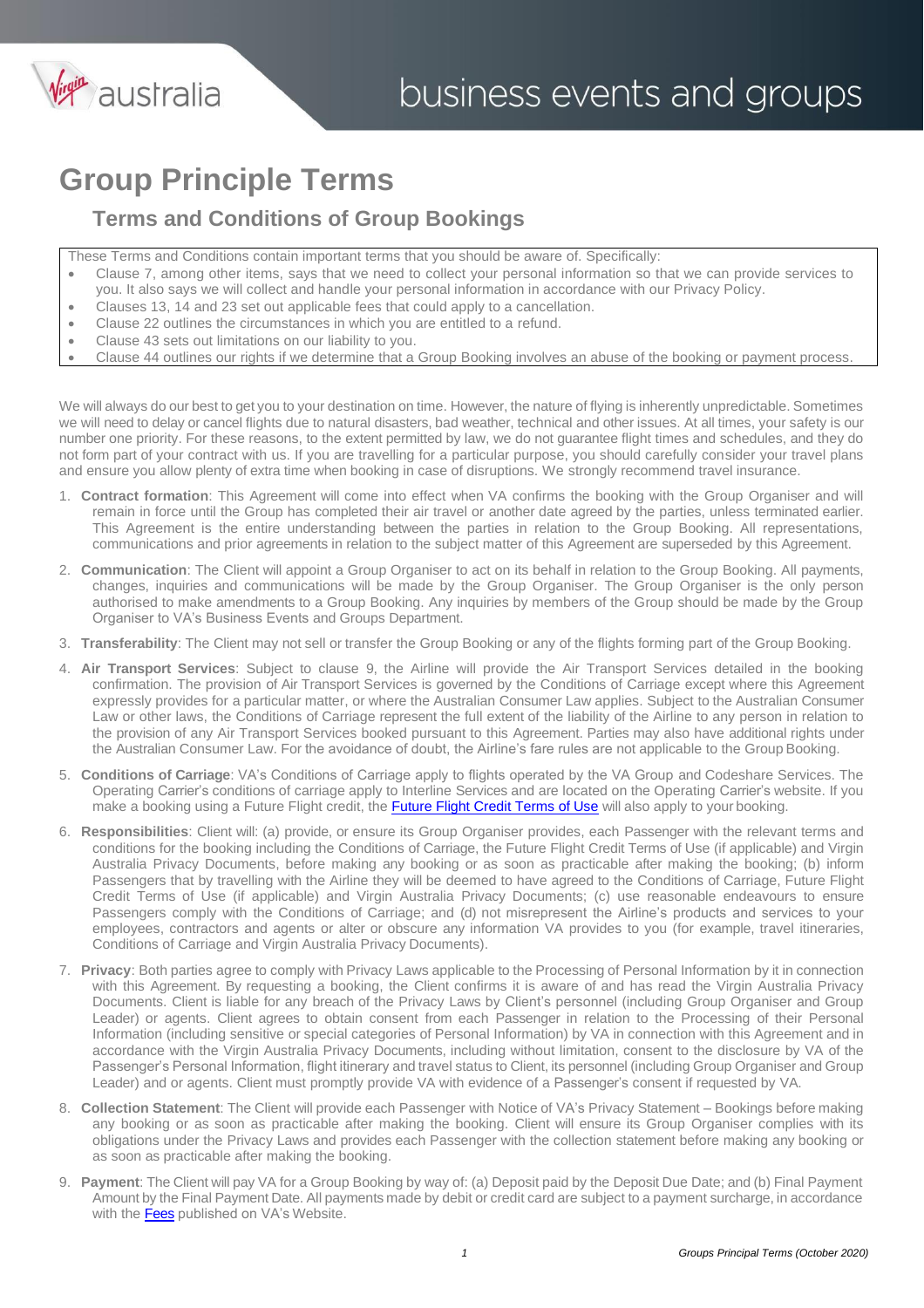

- 10. **Taxes and Charges**: The Client remains responsible for applicable taxes or charges imposed by government, other authorities or by the operator of an airport that are in effect on the date of travel. The price of the flights may include taxes, imposts or fees which are imposed by governments or other authorities in relation to Air Transport Services and are subject to change at any time. The Group Organiser may be required to pay taxes, imposts or fees which have not already been collected. Post- purchase price increases will be limited to government-imposed taxes and fees in relation to flights that begin or end in the USA.
- 11. **Group Organiser**: The Group Organiser agrees to take responsibility for the following: (a) making all payments under this Agreement; (b) requesting a tax invoice for all current payable fares and taxes prior to the Final Payment Date if not already issued by VA; (c) checking the booking confirmation and tickets for accuracy and notifying VA of any errors or omissions within one Business Day of receipt; (d) making changes and cancellations for the Group; (e) notifying VA of any Special Service Needs at the time of booking including Passengers less than 12 years of age; (f) providing the date of birth for all Passengers aged 17 years or less; (g) informing VA of the total volume of excess baggage at least 5 days before departure; and (h) providing each Passenger with and/or give them notice of: (i) the flight itinerary; (ii) Conditions of Carriage and the Future Flight Credit Terms of Use (if applicable); (iii) Virgin Australia Privacy Documents; (iv) Dangerous Goods Policy; (v) flight numbers, departure and arrival times; (vi) check-in and security procedures; and (vii) baggage allowances.
- 12. **Errors:** If the Group Organiser seeks to amend the Group Booking more than one Business Day after receiving the booking confirmation and Schedule from VA, the fee payable for each amendment will be specified in the Schedule.
- 13. **Cancellation**: Client may be required to pay a Cancellation Fee if they cancel any Air Transport Services after the Deposit Due Date in accordance with the Schedule. Where the Schedule sets out specific dates in the Cancellation Fee section, the Cancellation Fee is calculated based on where the cancellation date falls in the date range (the ranges begin on each of the dates specified). Cancellation Fees are payable immediately upon cancellation.
- 14. **Maintaining Group Numbers**: If, as a consequence of Cancellation, the number of passengers in the Group falls below the Minimum Group Size as specified in the Schedule, the Client will be required to pay the Cancellation Fee and the balance immediately upon cancellation.
- 15. **Split Aways:** If a Passenger in the Group is permitted to split away (that is, travel separately from the Main Group), the split aways may change their departure date to a date which is up to 10 days before or after the Main Group's travel date (excluding travel to/from USA/China which is 14 days). Where the Passenger travels outside of this travel period, the Passenger's fare will be cancelled pursuant to clause 13 regardless of whether the Client maintains Group numbers. Split aways are not permitted for Inbound Groups.
- 16. **Additional Passengers**: If the Client adds a Passenger to the Group Booking, the fare for the new Passenger will be the best group fare available at the time of booking.
- 17. **Changes**: Changes after ticketing are only permissible to a fare that is of equal or greater value than the original ticketed fare. If a Change Fee is payable it will be applied to each affected Passenger in the Group and is payable immediately upon making the Change. All changes are subject to clauses 18 and 19. The departure date of the Group Booking may be changed to a date which is no more than three months from the original departure date. Changes to a departure date more than three months after the original departure date are not permitted.
- 18. **Changes before the Final Payment Date:** One date, time or route change may be made to a whole Group Booking before the Final Payment Date without incurring a Change Fee on payment of any fare difference provided the new fare is of equal or higher value than the original ticketed fare. If it is a lower fare, any residual amount will be forfeited.
- <span id="page-1-0"></span>19. **Changes after the Final Payment Date:** Date, time and routes changes may be made to a whole Group Booking after the Final Payment Date up to:
	- 19.1 24 hours before the scheduled departure time for Domestic and International Short Haul flights;
	- 19.2 48 hours before the scheduled departure time for flights to or from USA, Canada, Europe, Middle East, Africa or China; and
	- 19.3 14 days before the scheduled departure time for Inbound Groups,

<span id="page-1-1"></span>on payment of any fare difference and the Change Fee, provided the new fare is of equal or higher value than the original ticketed fare. If it is a lower fare, any residual amount will be forfeited.

Changes are not permitted after the timeframes specified in clauses [19.1 t](#page-1-0)[o 19.3.](#page-1-1)

- 20. **Name Changes**: The Group Organiser must provide the full list of Passenger names and applicable details for the Group Booking to VA in the approved form by the Final Date to provide Passenger Names. Name Changes may be requested up to:
	- 20.1 24 hours before the scheduled departure time for Domestic and International Short Haul flights;<br>20.2 48 hours before the scheduled departure time for flights to or from USA. Canada or China:
	- 48 hours before the scheduled departure time for flights to or from USA, Canada orChina;
	- 20.3 72 hours before the scheduled departure time to or from Europe, Middle East or Africa; and
	- 20.4 3 Business Days before the scheduled departure time for Inbound Groups.

If a Name Change Fee is payable it will be specified in the Schedule.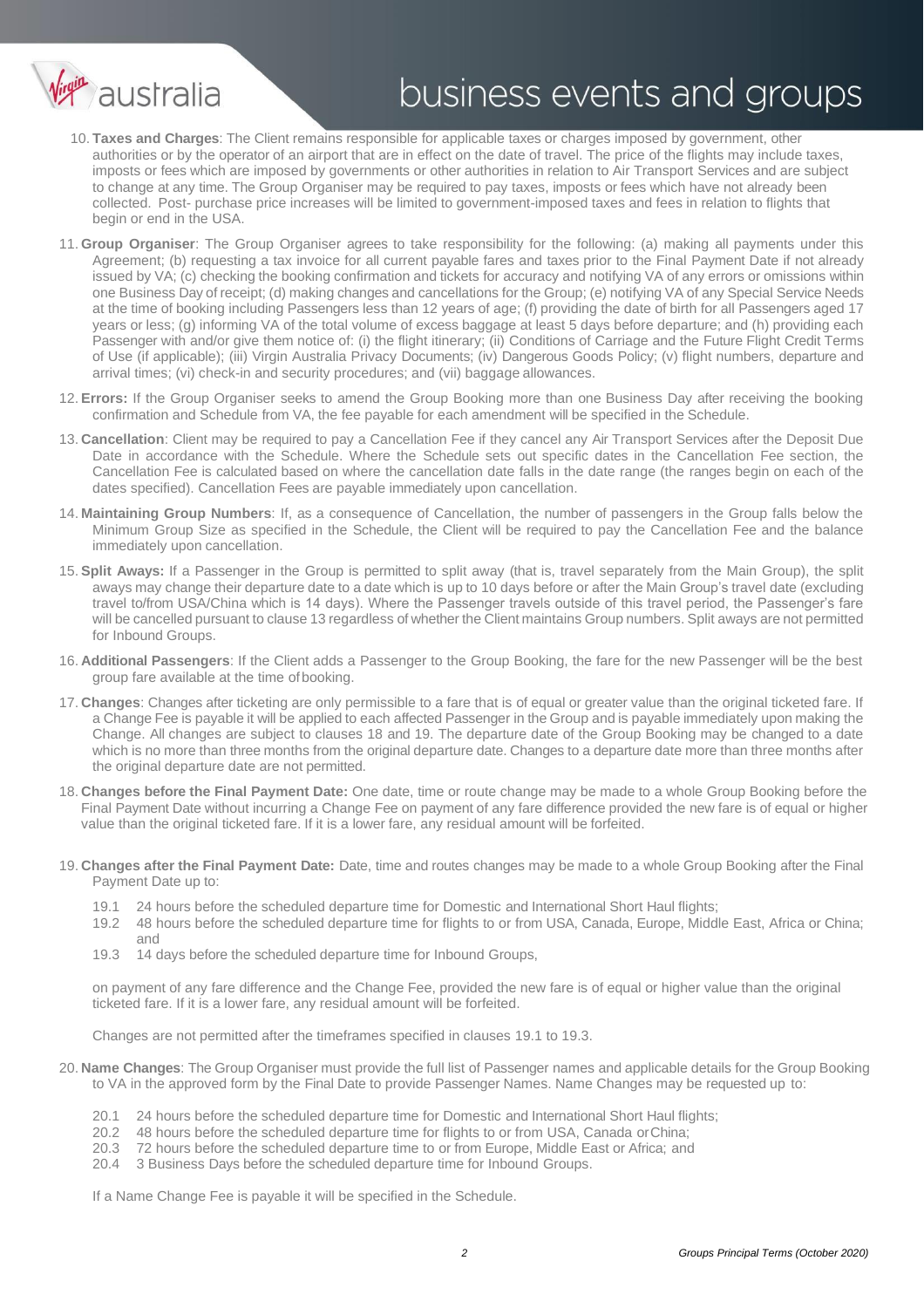

21. **No Show**: If a Passenger fails to check in and/or board their flight, this will result in a loss of the Fare and any related fees.

- 22. **Refunds**: In certain circumstances, the Client may also have additional rights (including under the Consumer Guarantees in the Australian Consumer Law); for example, where your flight is delayed or cancelled and VA cannot accommodate the Group on to a new service within a reasonable time. The Consumer Guarantees give consumers certain rights in relation to the products and services we supply which we cannot exclude, restrict or modify. If the Group Booking has been made using a Future Flight credit, please also refer to clause 36 for further information in the event the Group Booking is cancelled for any reason.
- 23. **EMD Fee**: If the Group Organiser is a BSP Travel Agent and needs to cancel an EMD because of an error in the original EMD-S, the Group Organiser must pay an EMD Fee immediately upon cancellation.
- 24. **Refund Fee**: If the Group Organiser overpays VA and requests a refund, VA will charge a Refund Fee. In the first instance, VA will deduct the Refund Fee from the overpayment before refunding the difference using the same method that was used for payment by the Group Organiser. Alternatively, the Client will be required to pay VA the Refund Fee before the overpayment is refunded. This clause does not apply to flights which begin or end in the USA or Europe.
- 25. **Commission Correction Fee**: If the Group Organiser does not receive the correct commission because they have provided an incorrect Virgin Australia Account (AGY) code at the time of booking or any other error on their part, VA will charge a Commission Correction Fee.
- 26. **Ticketing Service Fee**: If the Group Organiser is not a travel agent, VA will charge a Ticketing Service Fee on Domestic and International Short Haul flights (excludes Trans-Tasman travel and Inbound Groups). The Ticketing Service Fee is payable on the Final Payment Date and is non-refundable once paid.
- 27. **Baggage**: VA's Baggage Policy applies to flights operated by the VA Group. The Operating Carrier's Baggage Policy applies to Interline Services and Codeshare Services. These policies are available on the VA Website and Operating Carrier's website. Each Passenger is entitled to the allocated carry-on baggage and Checked Baggage Allowance specified in the Baggage Policy unless otherwise specified in the Schedule. Passengers may pre-purchase additional baggage on VA operated services by contacting VA before travel. Excess baggage fees will apply for additional pieces purchased at the airport. Additional baggage on Interline Services and Codeshare Services can only be purchased at the airport and attracts excess baggage fees. The Airline's standard baggage fees will apply to pre-purchased additional baggage and excess baggage. The Airline cannot guarantee that Checked Baggage or excess baggage will be uplifted, as this is subject to aircraft loads.
- 28. **Seat Allocation**: The Group Organiser may request specific seating on VA operated services at the time of advising Passenger names and is subject to availability at the time of the request. VA will endeavour to accommodate the seat request but does not guarantee any particular seats will be provided. The Group Organiser cannot request specific seats on flights operated by Carriers other than VA. The Carrier may change a Passenger's seat at any time, even after the Passenger has boarded the aircraft for any reason, including for safety or operational reasons.
- 29. **Economy X Seats**: If the Group Booking is for Domestic or International Short Haul flights on an aircraft with Economy X, Economy X seats may be requested and are subject to availability at the time of booking. If guests are Platinum Velocity members, these seats are offered free of charge on Domestic and International Short Haul flights. All guests travelling in Economy X on International Long Haul flights including Platinum Velocity members will be charged at retail rates. Refer to the VA Website for further details (https:[//www.virginaustralia.com/au/en/experience/on-board-the-flight/seat-selection/eligibility/\).](http://www.virginaustralia.com/au/en/experience/on-board-the-flight/seat-selection/eligibility/))
- 30. **VA Group**: This Agreement is for the benefit of the VA Group (including the benefit of any right of VA, obligation on the Client, limitation of liability of VA and representation by the Client) and the Client agrees that any member of the VA Group or Operating Carrier may provide the Air Transport Services for a Group Booking. Any claim by the Client under this Agreement must be made solely against VA on its own behalf and on behalf of the VA Group. Any loss, damage, liability or expense suffered by the VA Group in connection with this Agreement will be deemed to be suffered by VA.
- 31. **Logos and Publicity**: Except with the prior written consent of VA, the Client: (a) must not use any logo, name, trade mark, brand or other designation of the VA Group; and (b) must not advertise or issue any information, publication, document or article for publication or media release or make public comment concerning this Agreement or the VA Group's business or activities.
- 32. **Confidentiality**: Client will keep confidential the terms and conditions of this Agreement and all information disclosed by VA which is: (a) by its nature confidential; (b) designated as confidential; or (c) information concerning VA's business, assets, liabilities, financial position, customers, pricing policies, marketing strategies or proposed business plans, except to the extent that the information is public. The Client must not disclose such information except: (a) to its personnel (including Group Organiser and Group Leader), subcontractors or agents on a need-to-know and confidential basis (and, if requested by VA, under a non-disclosure agreement acceptable to VA); to the extent necessary for the performance this Agreement; (b) with VA's consent; or (c) if required by law.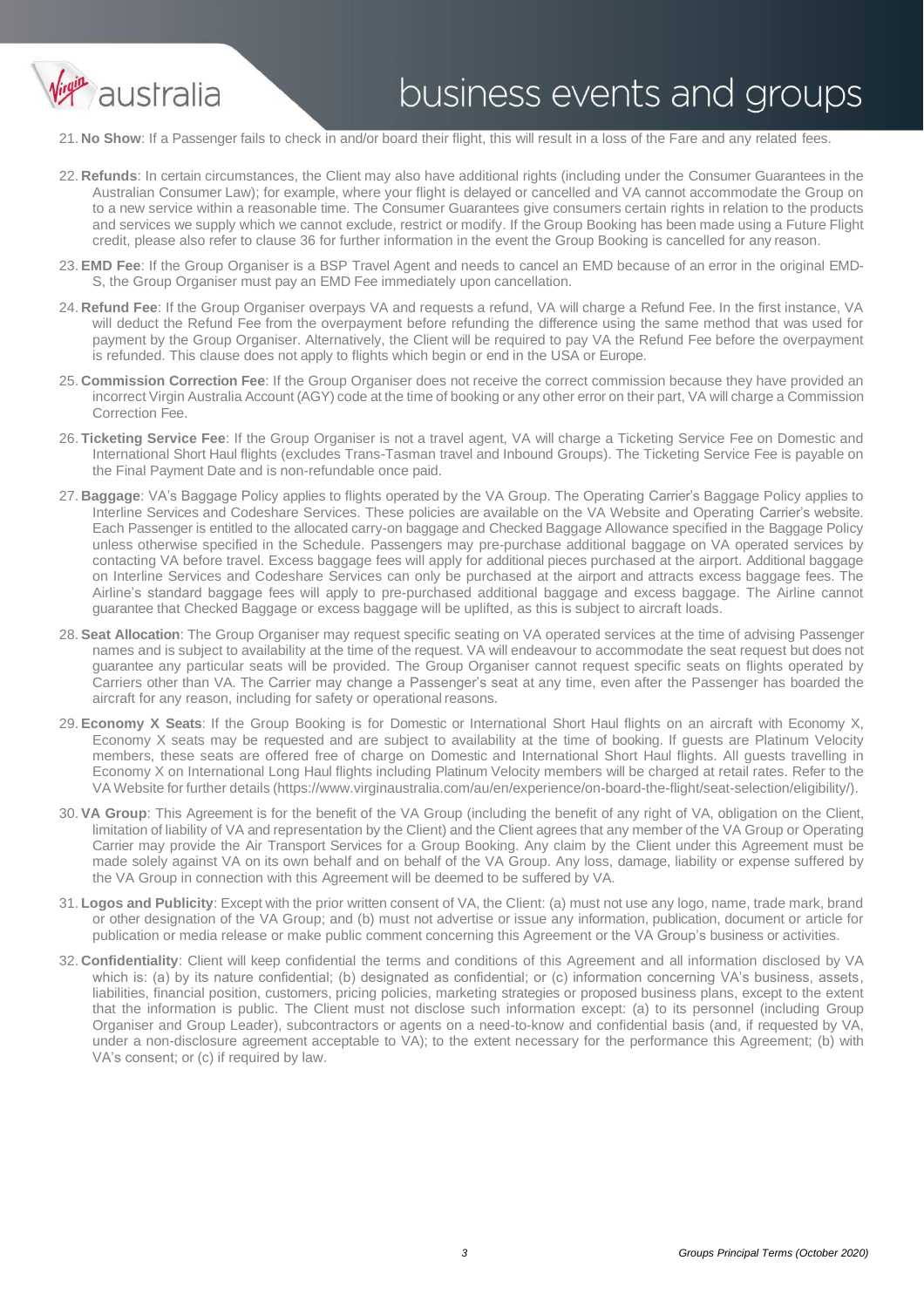

33. **Payment Method**: VA accepts payment by the methods and within the timeframes specified below.

| Days prior to travel | <b>Type of Payment</b>  | <b>Form of Payment Accepted</b>                             |
|----------------------|-------------------------|-------------------------------------------------------------|
| Up to 28 days        | <b>Finals</b>           | EMD or EFT (agents)<br>EFT (other clients)                  |
| $28 - 8$ days        | Finals                  | EMD or EFT (agent)<br>EFT (other clients)                   |
| $7 - 2$ days         | Finals                  | EMD <sup>*</sup> (agent)<br>CC <sup>*</sup> (other clients) |
| Within 2 days        | Finals                  | $CC^*$                                                      |
| Up to 7 days         | Changes after ticketing | EMD or CC (agent)<br>CC (other clients)                     |
| $7 - 2$ days         | Changes after ticketing | EMD <sup>*</sup> or CC (agent)<br>CC (other clients)        |
| Within 2 days        | Changes after ticketing | EMD <sup>*</sup> or CC (agent)<br>CC (other clients)        |

\*subject to approval

CC = Credit Card, EFT = Electronic Funds Transfer, EMD = Electronic Miscellaneous Document

- 34. **Currency**: The Quote will stipulate the currency that relates to the Group Booking. If required, the Client will be liable for all fluctuations in currency that are incurred as a result of VA calculating any international currency conversions.
- 35. **Travel Bank**: Other than refunds, any amount payable by VA to Client under this Agreement will be made in the form of a credit into a Virgin Australia Travel Bank in the name of the Group or Client. Credits must be used within 12 months of the date the Travel Bank was created. All other terms and conditions of the Travel Bank are accessible [at](http://www.virginaustralia.com/au/en/help/how-to-guides/travel-bank/) <http://www.virginaustralia.com/au/en/help/how-to-guides/travel-bank/> and can be amended from time to time. Any refunds will be made using the original payment method that was used for payment.
- 36. **Future Flight credits**: Where a Future Flight credit is used to make a Group Booking, the booking will be made in the booking class currently available for Group Bookings. All other terms and conditions applicable to Future Flight credits will apply to the booking and are accessible on the Virgin Australia [website.](https://www.virginaustralia.com/au/en/bookings/agents-corporate-bookings/agency-hub/#future-flight-credits)

36.1 In the event Client cancels a Group Booking made using a Future Flight credit (as full or partial payment) and the fare rules of the booking permit a cancellation, VA will provide Client with a new Future Flight credit for the amount paid for the booking and any flight extras, less any cancellation fees or other fees charged in accordance with the terms of this Agreement. Client will not be entitled to receive cash refunds or other forms of travel credits. Please refer to the [Future](https://www.virginaustralia.com/au/en/bookings/agents-corporate-bookings/agency-hub/#future-flight-credits) [Credit Terms and Conditions.](https://www.virginaustralia.com/au/en/bookings/agents-corporate-bookings/agency-hub/#future-flight-credits) 

36.2 In the event VA cancels a Group Booking made using a Future Flight credit (as full or partial payment), VA will provide Client with a new Future Flight credit for the amount Client has paid for the Group Booking and any flight extras. The Client may also request a refund to original form of payment for any amount paid for the Group Booking using a credit or debit card, which will be deducted from the value of the new Future Flight Credit.

37. **Recovery by VA**: Where any amount is payable to VA under this Agreement, VA may recover the amount from Client by way of the following: (a) invoicing Client; (b) recovering the amount from any guarantee or other security provided by Client; (c) charging the credit card provided by Client to secure the booking; (d) debiting any Travel Bank held by VA on behalf of Client or Group; (e) issuing Client an Agency Debit Memo if the Group Booking was made through VA's Global Distribution System;

(f) retaining any amounts paid to VA under this Agreement; and/or (g) setting-off the amount payable to VA against any other amount payable by VA to Client (whether under this Agreement or otherwise).

38. **Guarantee**: If Client is a registered travel agent this Agreement is subject to the Travel Agency Main Agreement which requires all Groups Bookings to be secured by a quarantee to the value of the Group Booking.

39. **Invoices**: The VA e-ticket can be retained by Client as a tax invoice.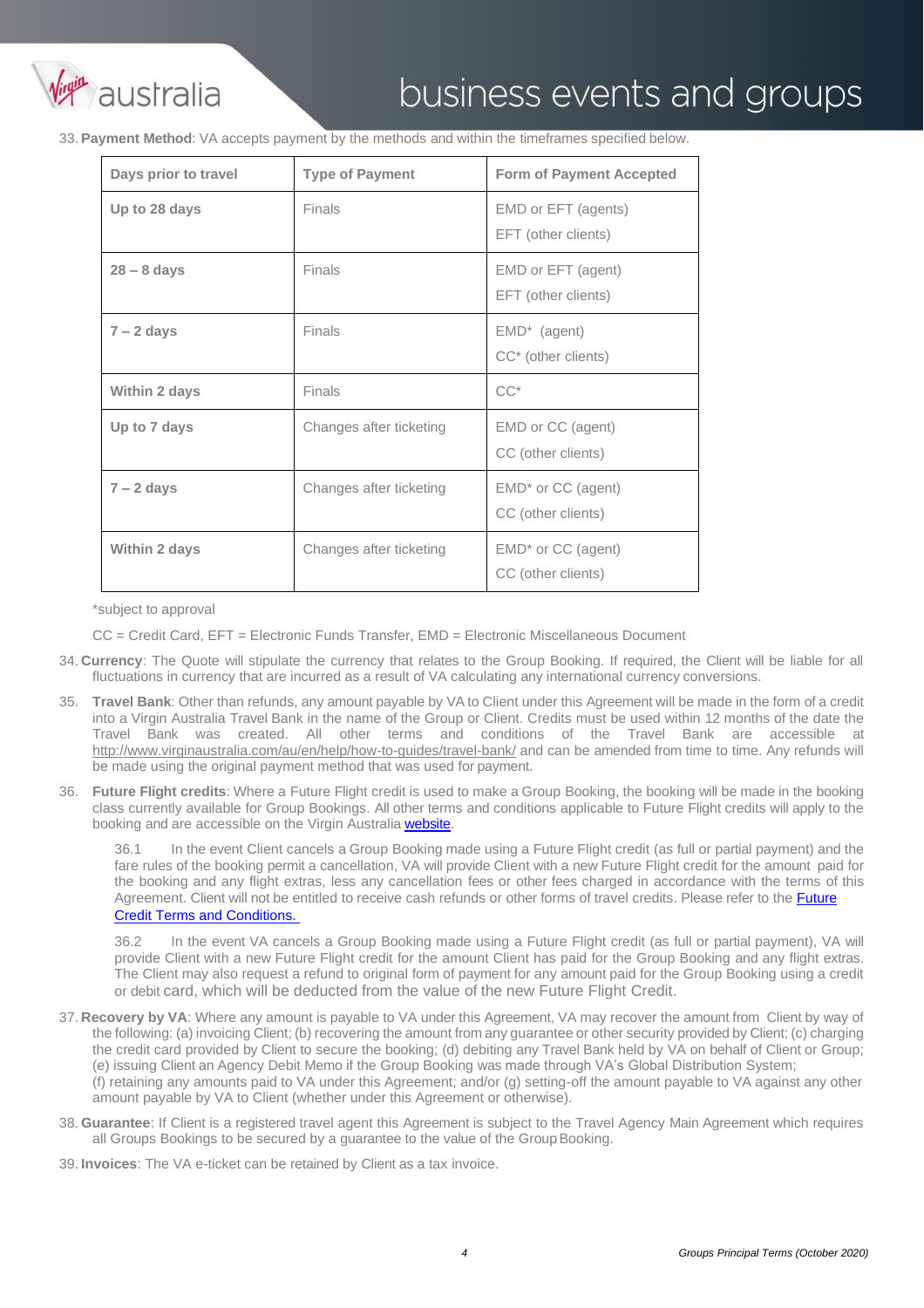

- 40. **Warranty - GST**: In respect of each Australian Domestic fare you sell on behalf of VA through the Virgin Australia Business Events and Groups Inbound Desk or the Global Distribution System you warrant that:
	- 40.1 You understand and acknowledge that Australian GST Law provides that the transport of a passenger within Australia by air is only a GST-free supply where either of the following applies: (a) the transport is part of a wider arrangement, itinerary or contract for transport by air involving international travel; (b) at the time the arrangement, itinerary or contract was entered into, the transport within Australia formed part of a ticket for international travel, or was cross-referenced

to such a ticket, issued at that time; (c) the passenger is not a resident of Australia for tax purposes; or (d) The supply of air transport was purchased while the passenger was outside Australia.

- 40.2 To support the GST treatment of any fare which you classify and sell as a GST-free supply, you will implement the following procedures as a minimum and without limitation:
- 40.3 In relation to meeting the requirements of clause 39.1: (a) where the air transport within Australia forms part of an international travel ticket issued at that time, retention of records of such tickets; or (b) cross-referencing the air transport within Australia to an international travel ticket issued at that time in accordance with clause 39.1 above and retention of records of such.
- 40.4 In relation to meeting the requirements of clause 39.3: (a) confirming and recording the passport number, the passport's country of issue (which cannot be Australia) and nationality of the passenger (which cannot be Australian); (b) confirming and recording the main residential address of the passenger (which cannot be in Australia); and (c) confirming and recording that the passenger is outside Australia at the time of booking.
- 40.5 Where you are unable to satisfy the requirements of clause 39.1 in respect of the sale of a fare, you will not classify that sale as a GST-free supply but will classify that sale as a taxable supply.
- 40.6 In order to confirm compliance with clause 39.4, you agree to: (a) produce, upon demand, to VA, all records and information required to retained by you under clauses 39.1 and 39.2, and (b) in the event of any audit or enquiry from the Australian Taxation Office in relation to the GST treatment of any airfares sold by you on behalf of VA, provide full cooperation with respect to the provision of and access to records and information.
- 41. **Indemnity**: You agree to indemnify VA against any GST amount that would have otherwise been payable by VA had it not been for this misclassification ("GST Shortfall"), together with any administrative penalties and General Interest Charges payable by Virgin Australia to the Commissioner of Taxation in respect of the GST Shortfall. In the event it is determined that a GST Shortfall has arisen as a direct result of a breach of a warranty provided for in Clause 39, VA may, at its discretion, terminate this Agreement without notice.
- 42. **Termination**: VA may terminate this Agreement immediately by written notice if (a) an event of bankruptcy or insolvency occurs; (b) there is an appointment of a receiver, receiver and manager, provisional liquidator, liquidator and official manager or any similar person; (c) the Client is unable to pay its debts as and when they fall due; or (d) the Client is in breach of this Agreement or any other agreement with the VA Group and VA has given the Client reasonable time to remedy the breach.
- 43. **Liability and the Australian Consumer Law**: Subject to any rights you may have under the Australian Consumer Law, which is Schedule 2 to the *Competition and Consumer Act 2010* (Cth), VA and its officers, employees, directors and agents, shall not be liable to the Client for any loss, damage, claim or expense including but not limited to indirect, incidental, special punitive, consequential, economic loss, loss or profits, loss of opportunity and liability to indemnify any person including an employer or worker's compensation insurer, all of any nature whatsoever, and howsoever caused, including by contract, tort, bailment, equity, statute or otherwise. This applies even if VA has been informed that the liability, loss, damage or expense will or may result. For more information on the consumer guarantees under the Australian [Consumer](https://www.virginaustralia.com/au/en/experience/service-experience/guarantees/) Law, please see the Consumer [Guarantees and Refunds page](https://www.virginaustralia.com/au/en/experience/service-experience/guarantees/) on VA's Website.
- 44. **Abuse**: If we, acting reasonably, determine that a Group Booking involves an abuse of the booking or payment process, or is in breach of this Agreement, we reserve the right to:
	- 44.1 cancel the Group Booking;<br>44.2 deem any Deposit held for
	- 44.2 deem any Deposit held for the Group Booking as forfeited to VA;<br>44.3 require payment of the Final Payment for the Group Booking imn
	- 44.3 require payment of the Final Payment for the Group Booking immediately; and/or
	- 44.4 recover from the Client as a debt due and payable any loss suffered by VA as a result,
	- in addition to any other rights available to VA under this Agreement or otherwise.
- 45. **Miscellaneous**: This Agreement is governed by the laws of Queensland, Australia. The parties submit to the exclusive jurisdiction of the courts of Queensland. This Agreement may not be varied except by a document in writing and signed by each party. Neither party may assign or novate any of its rights or obligations under this Agreement without prior written consent. The failure of VA at any time to insist on performance of any provision of this Agreement is not a waiver of its right at any later time to insist on performance of that or any other provision of this Agreement. Any waiver of this Agreement must be in writing. If any provision of this Agreement is or becomes invalid, illegal or unenforceable, that provision or performance of the obligation (as applicable) will be severed and the validity, legality or enforceability of the remaining provisions will not be affected or impaired. If this Agreementis translated into another language, the English text remains the sole authentic text.
- 46.

47. **Definitions**: Terms used in this Agreement have the meaning given in the Schedule. In addition, the following definitions apply to this Agreement: **Agreement** means, in priority order, the Schedule, the Quote and this document. **Airline**  means a member of the VA Group or other Operating Carrier, **Air Transport Services** means the transportation of persons by air and includes services related to this service, including but not limited to airport check-in, guest lounges, baggage services and baggage collection. **Baggage Policy** means the baggage policy of the VA Group located on VA's Website, as amended from time to time. **BSP** means the IATA Billing and Settlement Plan. **Business Day** means a day which is not a Saturday, Sunday or a public holiday in the State of Queensland, Australia. **Business Hours** means the hours between 7.30am and